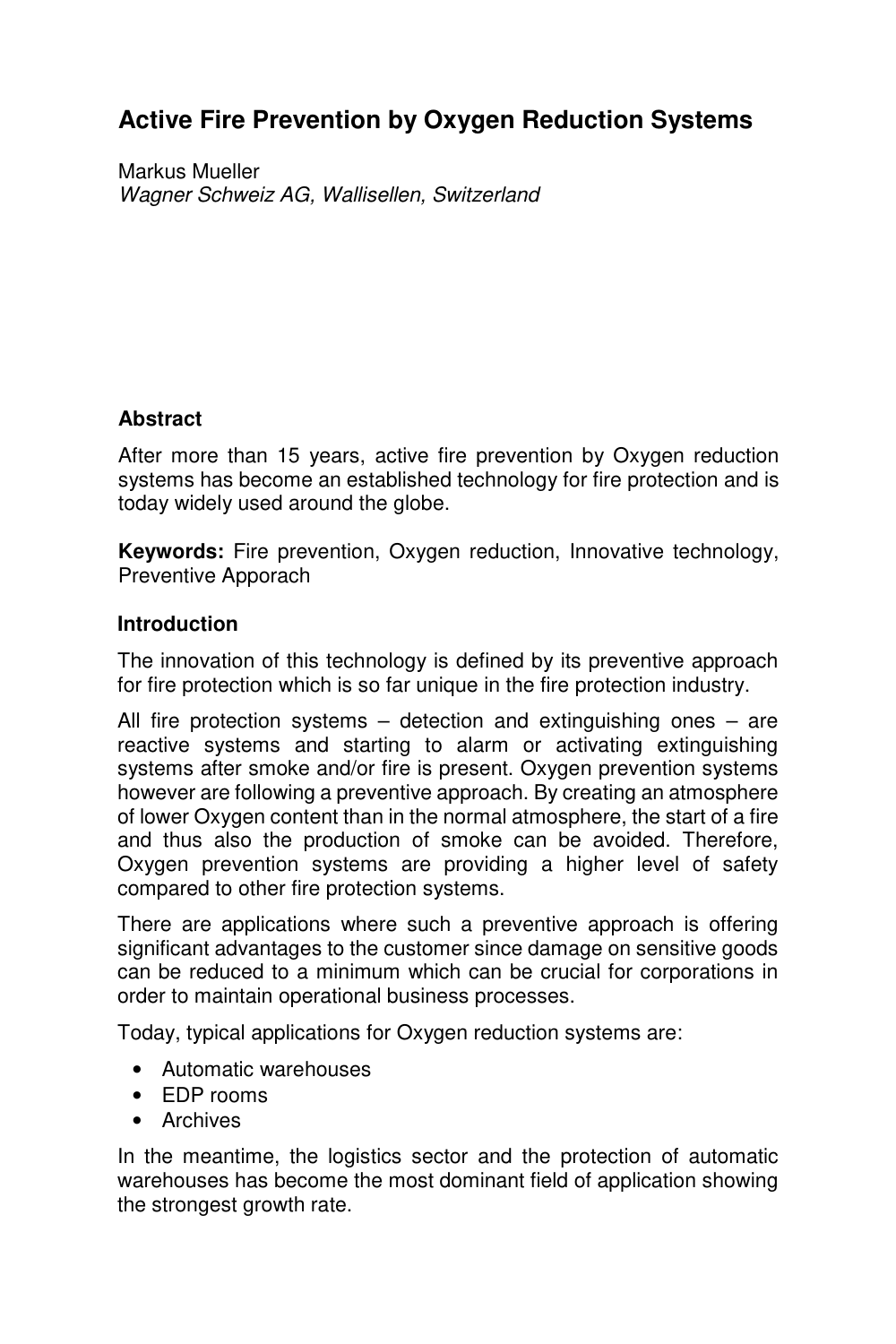Oxygen reduction systems for such applications are then used when already low amounts of smoke are damaging high sensitive and valuable products and making them non-usable such as all kind of food stored below 0 °F, pharmaceutical products, textile, historic or exclusive cars or hazardous goods.

For EDP rooms, Oxygen reduction system can provide continuous operation of the facility in case of smoke detected on an early stage e.g. by overheating of electrical equipment. The lower Oxygen concentration is avoiding of any open fire starting and thus preventing the EDP room from significant damage and potential loss of operation.

Archives have become an interesting application recently since high valuable documents or paintings can be protected from any damage by smoke and fire. There are historical archives or museums on one hand and storage of high valuable goods from private persons (secured storage) on the other hand.

During the presentation at AUBE, different examples realized around the globe will be presented.

Despite the lower Oxygen concentration in the protected areas, it is still possible to access those areas for service and maintenance for a defined period of time. The limitations and the time which is allowed to enter those areas is subject of national law and therefore, different in most of the countries around the globe.

In Switzerland for example – one of the most strict countries regarding access to such areas – the SUVA (Swiss Health and Safety Organisation) is limiting the access to areas of Oxygen concentration lower than 17 Vol% to six hours a day and people entering such areas must undergo a medical examination on a regular basis. Above 17 Vol% such areas are considered as normal working space without any limitations.

Today, several technologies have been established to permanently reduce the Oxygen concentration in a protected area. As a common element all these technology are reducing Nitrogen to be introduced into to protected area lowering the Oxygen concentration.

### **Preventive Approach**

Oxygen prevention systems are creating an environment avoiding any formation of fire and smoke and thus, not reacting on a fire after it has started.

Three conditions must meet together to make a fire possible which can be seen from the triangle of fire (see Fig. 1): Oxygen, combustible and heat.

With almost all kinds of burning material, ignition and burning ability is directly associated with the Oxygen concentration in the ambient air and does decrease when the Oxygen concentration is decreasing as well.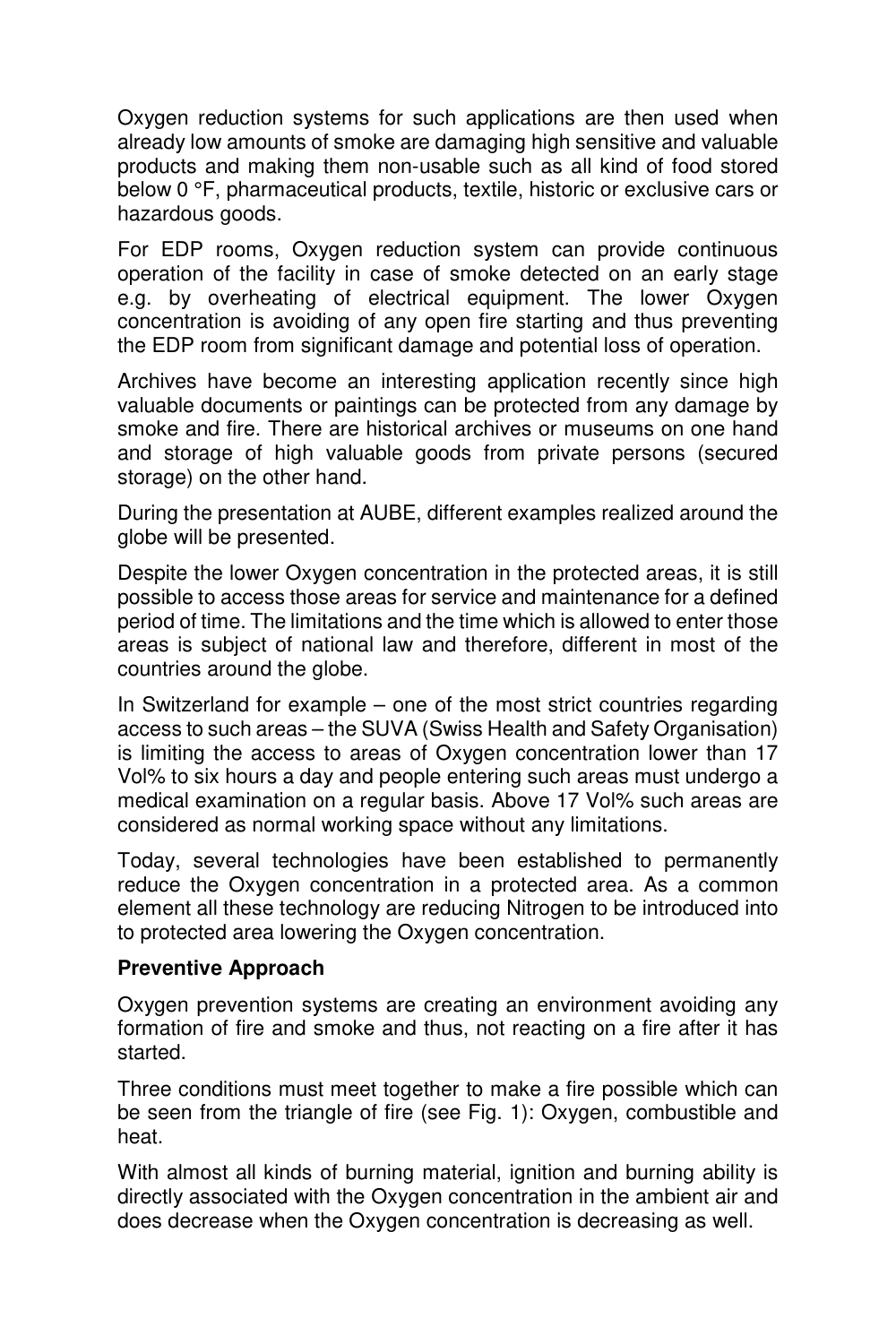In an atmosphere which does have reduced Oxygen already, much more energy is needed to ignite a fire.

In case a fire is starting in an environment with lower Oxygen concentration, the fire development is very much slowed down compared to a fire of the same material in ambient conditions. Oxygen prevention technology is using these physical effects to provide fire prevention.



Fig. 1. Triangle of fire.

With the controlled addition of Nitrogen into a protected area, it is possible to create an atmosphere in which no fires can burn any more and even cannot ignite. The use of Nitrogen does have significant advantages:

- With 78 % by volume, Nitrogen is the main constituent of the ambient atmosphere.
- Nitrogen is a non-toxic natural gas as long as the remaining Oxygen concentration is above 8 % by volume.
- Nitrogen can be produced easily on site by using different technologies.
- Nitrogen is mixing perfectly in the protected area.
- Nitrogen does have excellent fire prevention capabilities which are well know from gaseous extinguishing systems using Nitrogen as an extinguishing agent.

Real fire tests show that e.g. almost all solid materials are not igniting anymore if the volumetric Oxygen concentration is less than 16 %. In other words, no fire can start and be maintained if the volumetric Oxygen concentration is reduced below such a concentration level (see Fig. 2).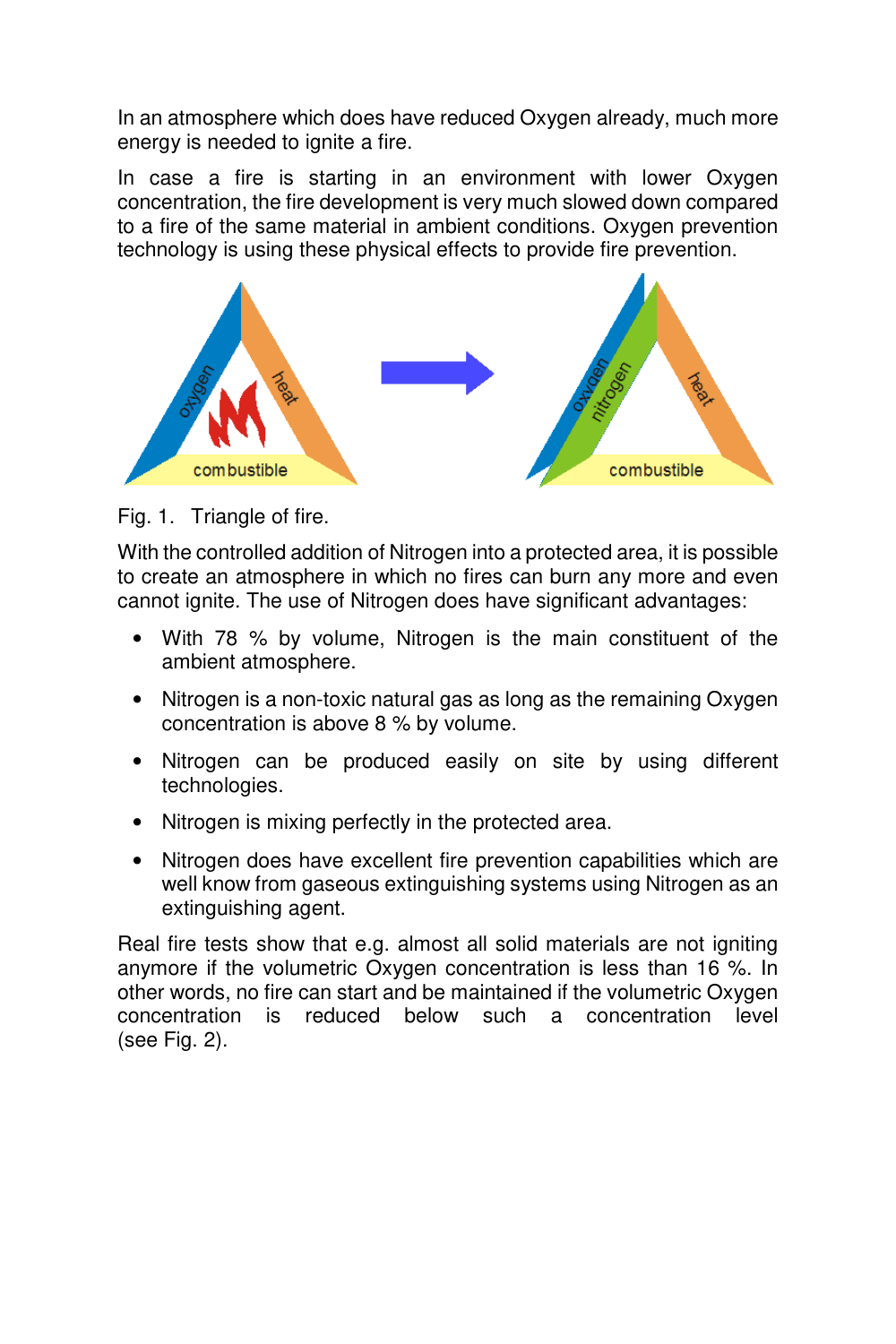

Fig. 2. Ignition limits for solid combustibles.

For flammable liquids however, the ignition limits are lower compared to solid materials which is easy to understand due to the flammable characteristics of such liquids. However, also for flammable liquids a fire is starting and developing much slower under reduced Oxygen concentration compared to normal environmental atmosphere.

Following most standards, the design concentration of a defined material must be lowered by 1 Vol% compared the ignition limit of this substance (safety margin). To assure full prevention from smoke and fire these standards further require that the Oxygen concentration is not exceeding the defined design concentration. Therefore the operational area of Oxygen prevention systems is normally set below the design concentration.

The Swiss standard SN123456 "Design and Installation of Oxygen Reduction Systems" allows to reduce the safety margin from 1 Vol% to 0,5 Vol% in case of additional safety measures taken such as the installation of an air sampling smoke detection, fire detection or sprinkler system.

For an archive of paper for example, the ignition limit is 15 Vol% and therefore, the design concentration is defined with 14 Vol% Oxygen. Operation of the system would be normally set in an area between 13,6 Vol% (IN) and 13,8 Vol% (OUT) Oxygen.

If there is a mix of different substances to be protected a risk analysis is undertaken to determine the critical substance to be used defining the design concentration. Normally, it is the substance showing the lowest ignition limit.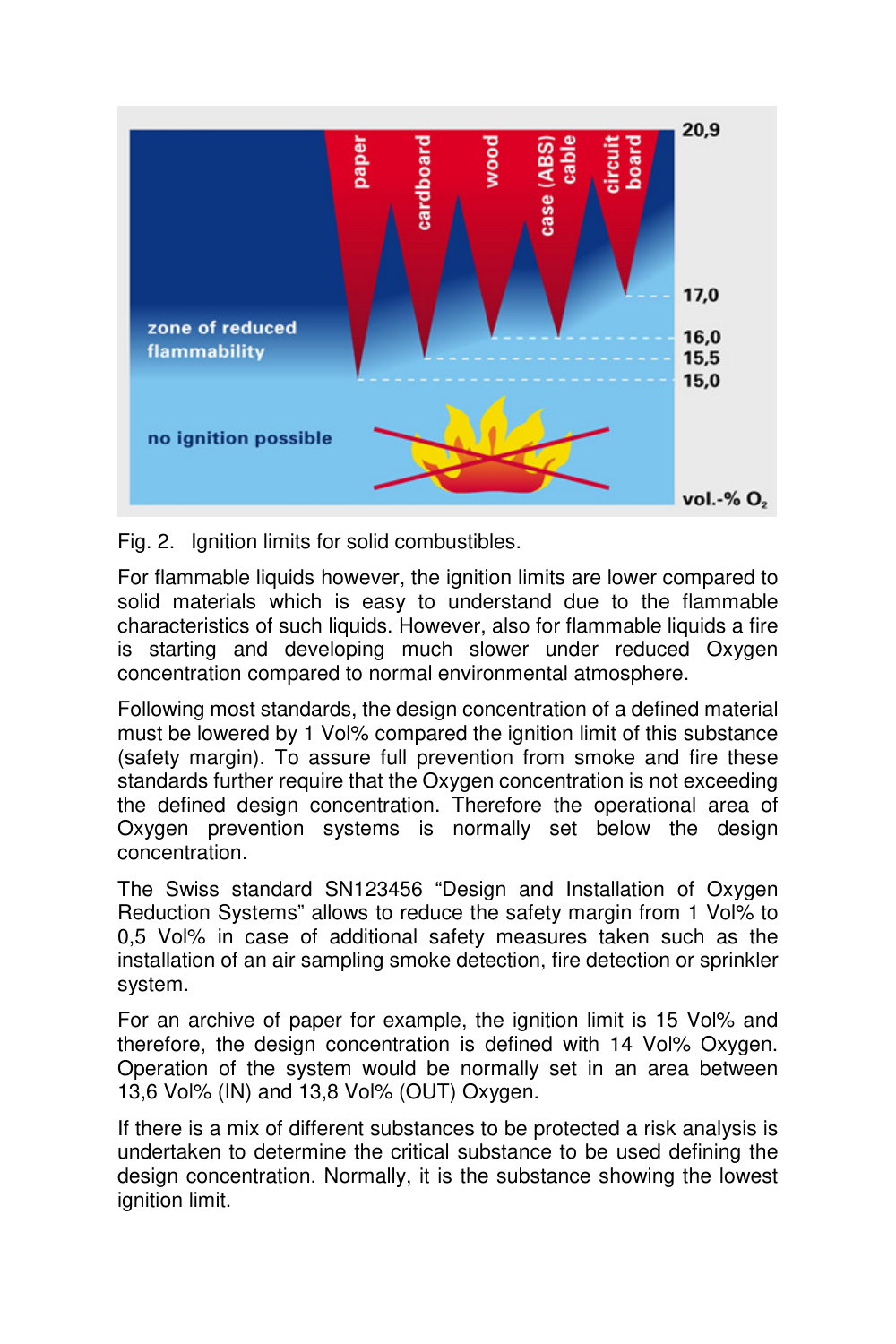In case of very special materials, most standards are defining test procedures to measure the ignition limits of substances following a standardized approach as it is also laid down in the Swiss standard SN 123456. The technology behind the preventive approach assures that the Oxygen concentration is not exceeding the limits defined by the individual standards however there are different approaches for realizing the system technology.

Testing substances has also shown an effect of the temperature on the ignition limits. In case of lower ambient temperatures the ignition limit is moved to a higher value compared testing the same component at normal ambient temperatures. This effect is used when protecting automatic cold storage warehouses.

## **Functionality of an Oxygen Reduction System**

The reduction of the volumetric Oxygen concentration is realized by controlled adding of Nitrogen which is produced by an air separation facility or by using Nitrogen from a storage tank of liquid Nitrogen equipped with an evaporator.

Since the use of liquid Nitrogen is normally more expensive, in most cases an air separation facility is realized. Today, different kinds of air separation technologies are seen for Oxygen reduction systems such as:

- Membranes
- PSA (Pressure Swing Adsorption)
- VPSA (Vacuum Pressure Swing Adsorption)

Membranes are acting like a filter system separating Oxygen and Nitrogen molecules. PSA technology is using active carbon to separate Oxygen and Nitrogen from each other. While the membranes are operating continuously, the PSA process is alternating since the process must be reversed when the active carbon is saturated.

The VPSA technology is also using active carbon for air separation however the operating pressure of 1-2 bars is much lower than compared to standard PSA technology operating in the range of 9-10 bars. Membranes are operating best at a pressure range of 13 bars which can be achieved with standard air compressors.

As it can be seen from above, the technology of Oxygen reduction systems is requiring compressed air in case of air separation realized on site which is leading to operating costs due to the energy consumption of the air compressors. Air compressors however allow recuperating electrical energy by cooling with water and providing hot water contribution or even fully replacing a heating system on the customers facility which is improving the energy balance of such systems.

Normally, the purity of the air used to permanently reduce the Oxygen concentration is having a purity of between 95 and 97 Vol% and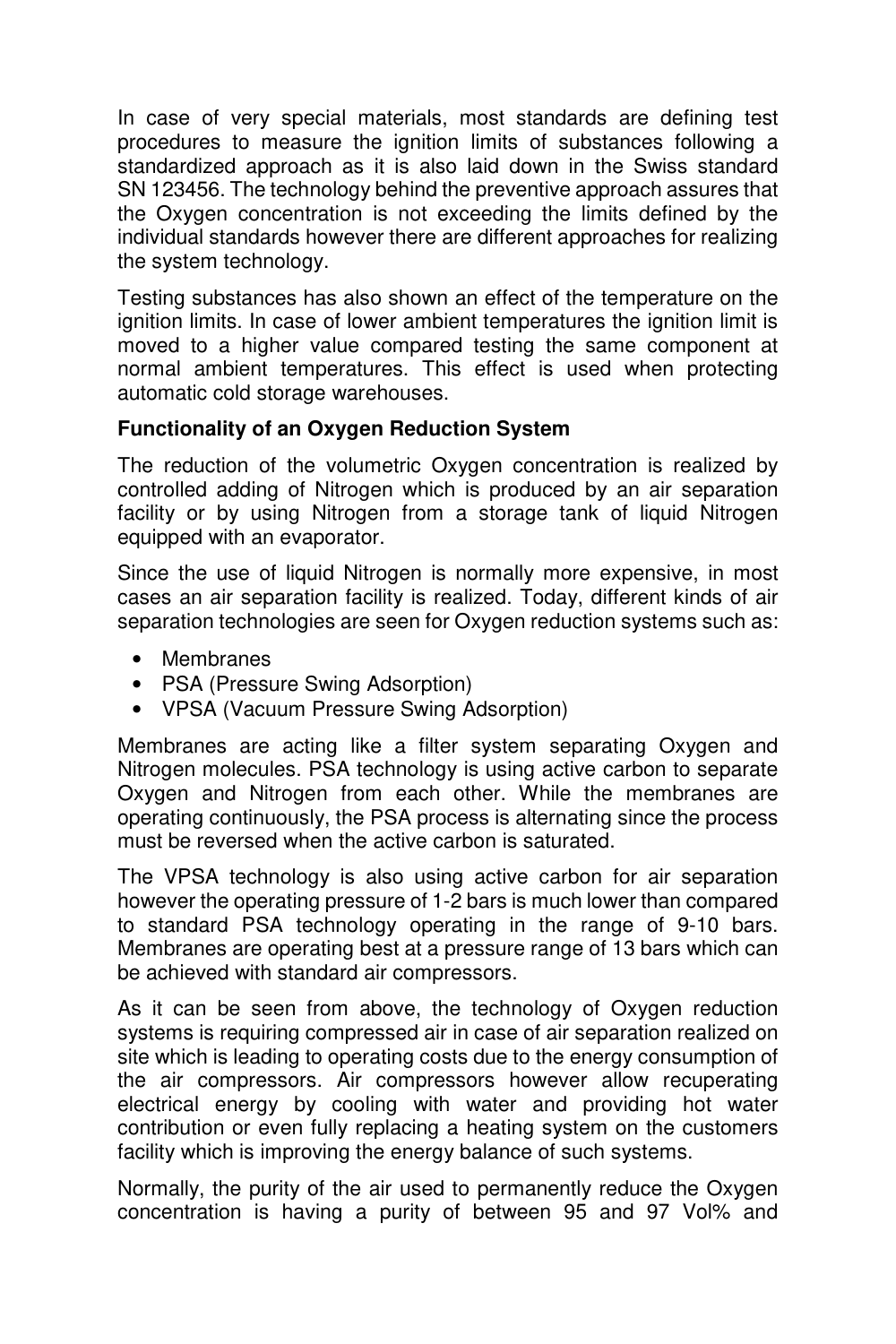therefore, there is still an amount of fresh Oxygen introduced into the protected area providing a hygienically change of air.

There are other technologies using hypoxic air and then constantly introducing the same atmosphere (or containing a little bit lower Oxygen) to the protected area that is going to be maintained there.

The produced Nitrogen or hypoxic air is transported into the protected areas by using a pipe system with nozzles. The Oxygen concentration in the protected area is permanently monitored by using Oxygen sensors. The amount of sensors is depending on the size of the protected area and also from the standard that is going to be applied. Normally the standards are defining a minimum amount of sensors that must be installed.

Today, there are different kinds of technologies to be applied to measure the Oxygen concentration: punctual ones or sensors using the air sampling technology. All these technologies are accepted by the international standards as long as the Oxygen sensors are also fulfilling the technical performance standards defined to such sensors.

The system control unit shall be able to monitor all sensor values for securing a homogenous Oxygen concentration in the protected area and it shall also monitor sensor failures such as Oxygen sensors that are going to sleep.

For system operation, the mean value of all Oxygen sensors installed in the protected area is used. Normally, a control panel is operating the Nitrogen production unit according to the Oxygen concentration in the protected area (see Fig. 3).

By doing so, all natural and other leakages (e.g. of material handling in an automatic warehouse, inspection access to a protected area) are compensated and the Oxygen concentration is maintained permanently on the specified level to assure full fire prevention. For a large warehouse for example, 1/3 of the losses is from the structure itself while 2/3 of the losses are caused by the logistics handling operations.

As an option, an external supply of Nitrogen can be added to the system (e.g. liquid Nitrogen tank) which can be used as a back-up system in case of longer maintenance periods of the Oxygen prevention system or also as primary Nitrogen supply if the liquid Nitrogen storage is equipped with an evaporator.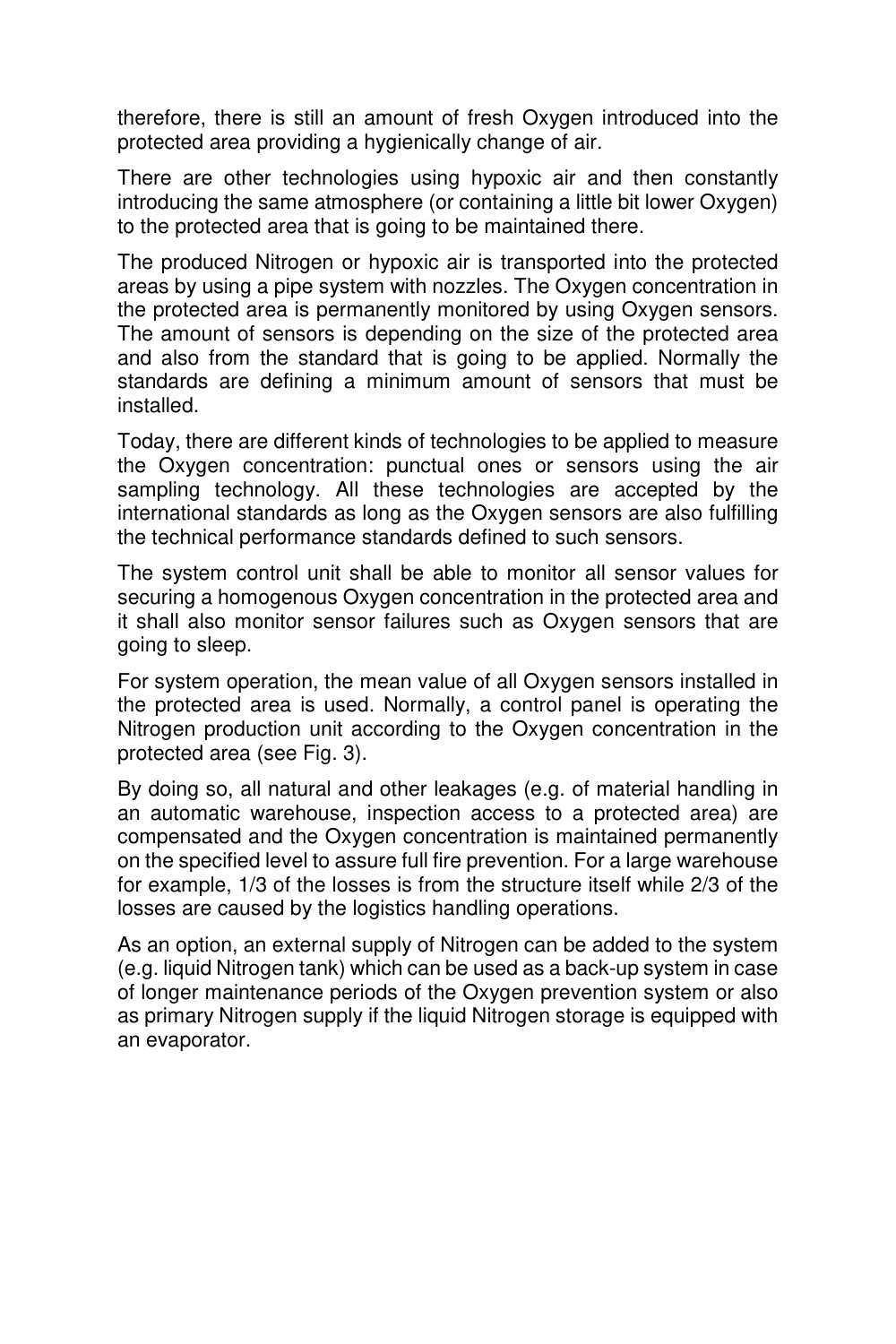

Fig. 3. Overview on single sector system.

As a further option, a quick release is possible by using Nitrogen stored in high pressure cylinders. Such an application allows reducing the Oxygen concentration in a protected area within 120 s to achieve a lower Oxygen level. The Oxygen reduction system is then designed to maintain the lower Oxygen level in the protected area. For such a system approach the use of a high sensitive air sampling smoke detection system combined to the Oxygen prevention system is mandatory. Such a process allows operating an archive normally at an Oxygen level of 17 Vol% which is then decreased in case of first smoke particles detected.

For maintaining the Oxygen concentration in the protected area the system control panel is defining an operational range of e.g. +/- 0,2 Vol% Oxygen, based on the mean level of all sensors. On the higher level, the supply of Nitrogen to the protected area is activated (ON) and on the lower level the supply of Nitrogen is stopped (OFF). Therefore, Oxygen reduction systems are supplying Nitrogen to the protected area between 6 to 15 hours a day, depending on the

- Tightness of the area
- Number of access to the area or number of logistic movements
- Size and characteristics of the openings
- Time period openings are really opened

Some standards such as the SN123456 require special alarming measures to avoid that the Oxygen concentration is reduced below 13 Vol%. Normally all standards are defining how many alarming devices must be installed such as digital Oxygen indicators in front of access doors, sounders, beacons or warning plates.